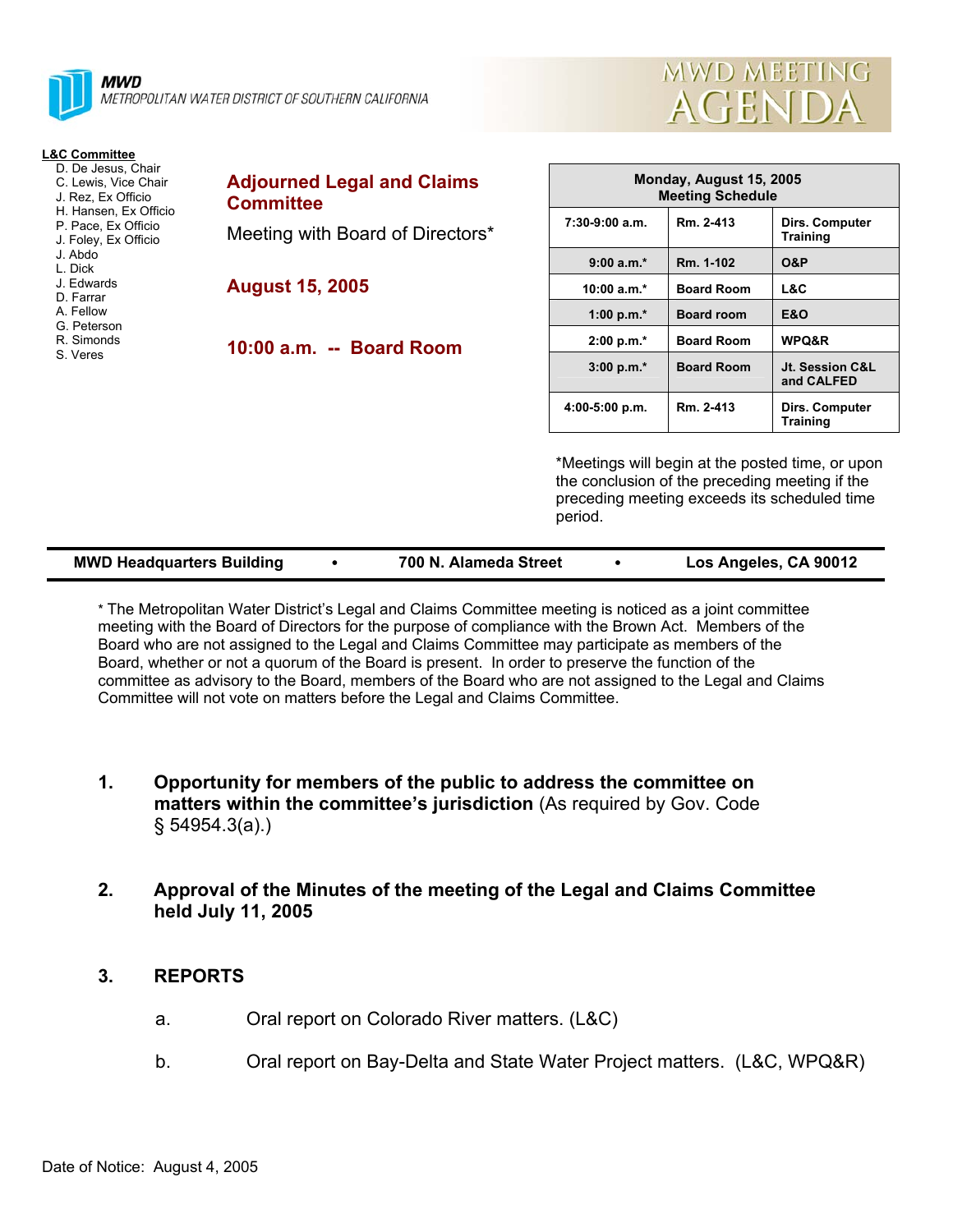## **4. CONSENT CALENDAR ITEMS — ACTION**

**7-6** • Amend Administrative Code to update policy concerning contractors and grantees and change Metropolitan's Filing Officer for Statements of Economic Interest. (L&C)

# **5. OTHER BOARD ITEMS — ACTION**

8-5 Report on *Dewayne Cargill, et al. v. Metropolitan*, LASC Case No. BC 191881 (consolidated with LASC Case Nos. BC 194444 and BS 052318); and authorize increase of \$385,000 in maximum amount payable under contract with Bergman & Dacey to defend Metropolitan in related lawsuits challenging the employment status of temporary workers. (L&C)

**[Conference with legal counsel—existing litigation; to be heard in closed session pursuant to Gov. Code Section 54956.9(a)]**

# **6. BOARD INFORMATION ITEMS**

None

## **7. COMMITTEE ITEMS**

- a. Oral report on ongoing litigation involving State Water Project power cost allocation issues **[Conference with legal counsel—potential litigation relating to** *Alameda County Flood Control & Water Conservation District, et al. v. California Department of Water Resources,* **SSC Case No. 05AS01775 (one matter); to be heard in closed session pursuant to Gov. Code Section 54956.9(b)]**
- b. Oral report on *Fort Mojave Indian Tribe v. Department of Toxic Substances Control, Metropolitan Water District of Southern California, et al.,* Sacramento County Superior Court Case No. 05CS00437 **[Conference with legal counsel—existing litigation; to be heard in closed session pursuant to Gov. Code Section 54956.9(a)]**
- c. General Counsel's report of monthly activities

## **8. FOLLOW-UP ITEMS**

None